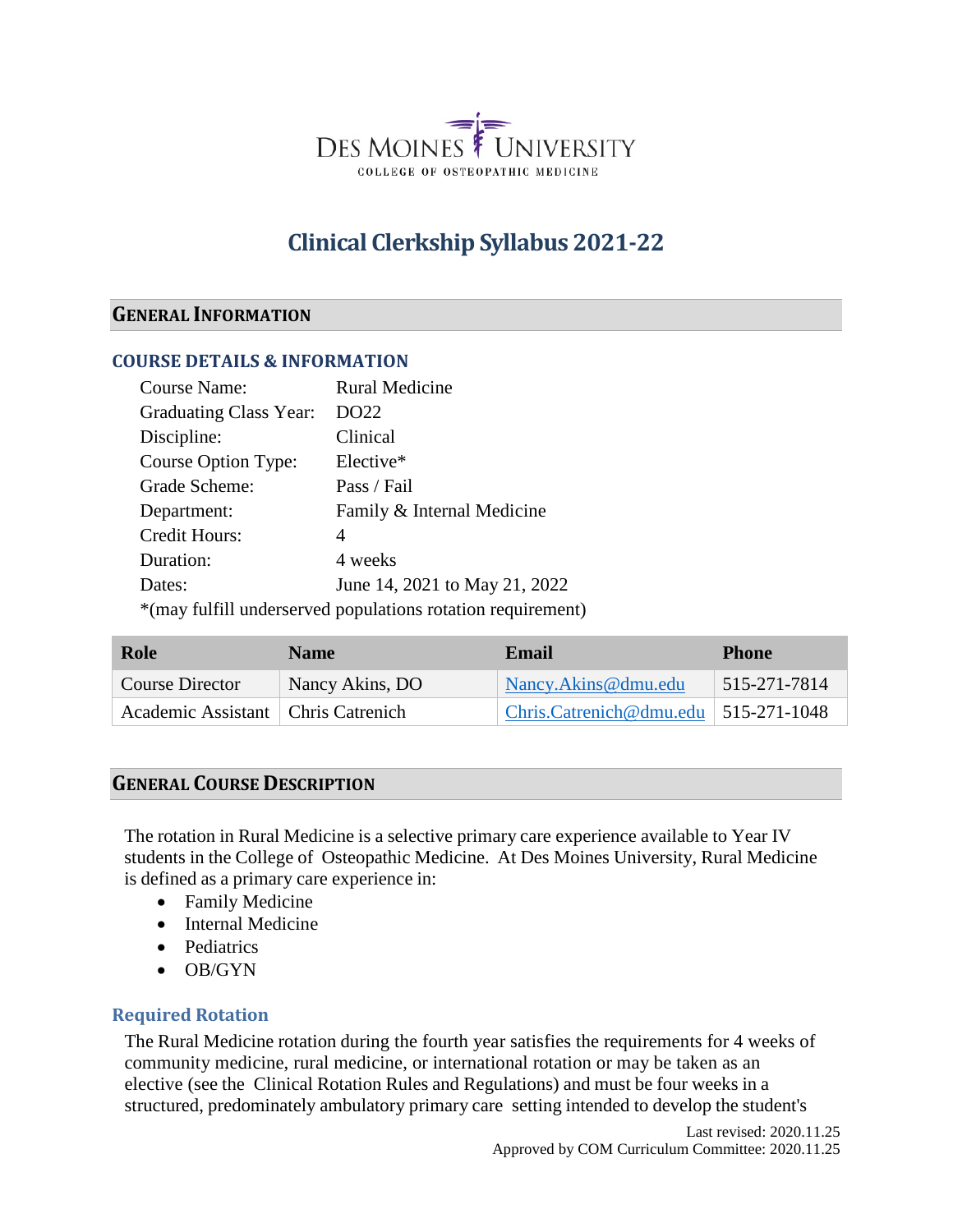decision-making, cognitive skills and to apply didactic material in a clinical setting. In addition, DMU-COM defines a rural experience being in a community that has a population of less than 26,000, is located more than 20 miles from a city with a population of at least 50,000, is not part of a metropolitan area with a population of more than 50,000, and possesses a medical environment that is distinct from any nearby medical referral centers. The clinic or health care center generally emphasizes primary and holistic care of the population in this rural community.

# **Elective Rotation**

An elective rotation in Rural Medicine is a four (4) week rotation during which time the student will be given opportunities to further develop clinical skills as described for the required rotation. Most students electing this rotation will be in the fourth year of osteopathic medical school.

## **Purpose**

Clinical experiences are intended to assist the student's transition from didactics to integrated clinical evaluation, decision-making, and management of patients. In addition to gaining specific skills during this rotation, the student should also continue to develop skills in systematic clinical problem solving and patient management abilities, establish or reinforce patterns of independent learning and self-evaluation, and improve skills in communication and medical record keeping.

At the completion of this rotation, the student should have reached certain broad goals, including:

- enhancement of their skills in systematic medical problem solving and patient management abilities.
- expanded knowledge of disease processes.
- improved clinical skills, including humanistic skills as well as diagnostic and therapeutic procedures.

The student is expected to assist in the management of patients, under supervision of a licensed health care professional. The student should also develop fundamental psychomotor skills by performing routine basic procedures under direct supervision.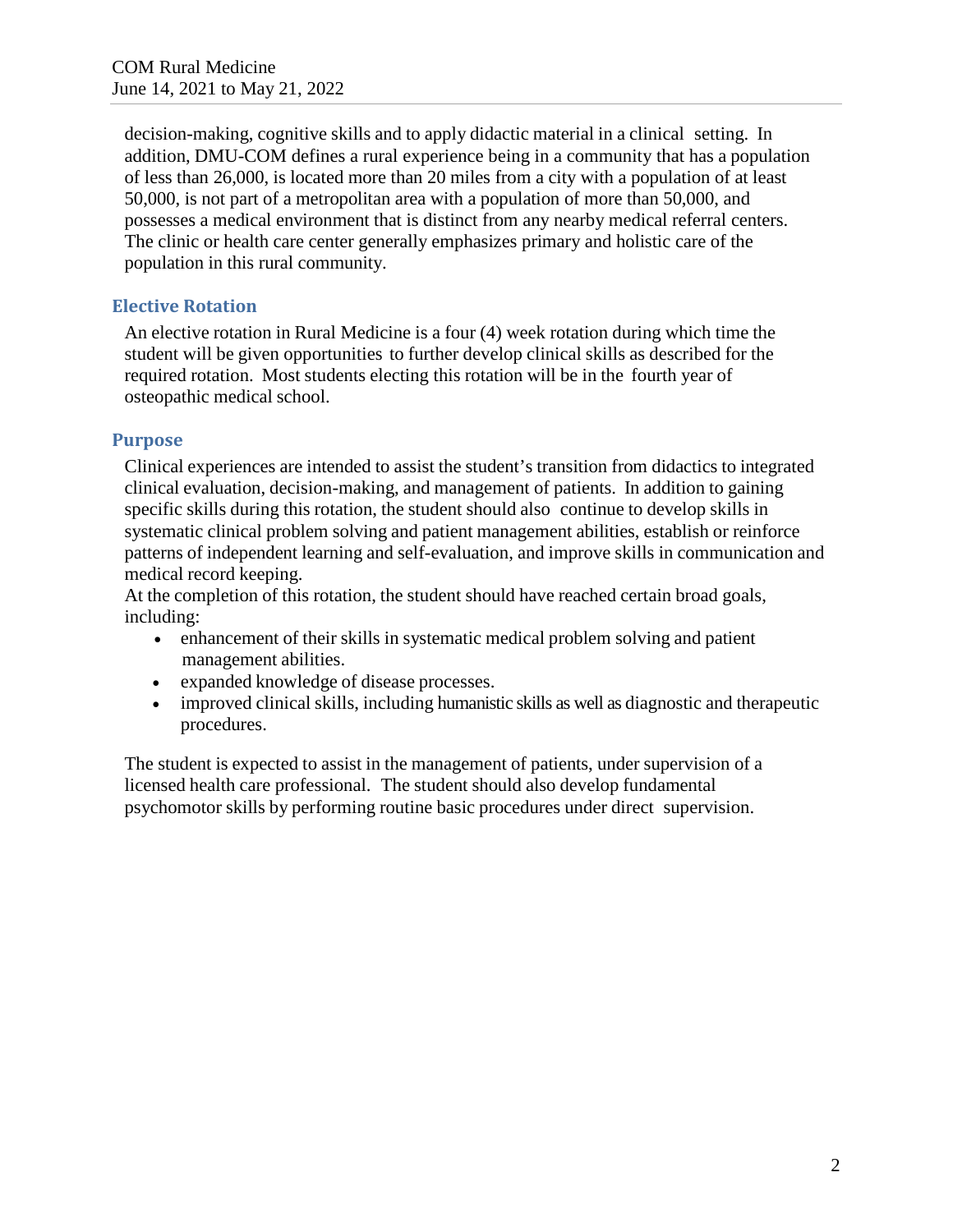# **AOA COMPETENCIES AND COURSE SCHEDULE**

The table below defines each of the seven competency domains set forth by the AOA.

| <b>AOA Core Competencies</b><br><https: core-competencies="" corecompetencyreport2012.pdf?sfvrsn="4" default-source="" docs="" www.aacom.org=""></https:> |                                                                                                                                                                                                                                                                                                                                                     |  |  |
|-----------------------------------------------------------------------------------------------------------------------------------------------------------|-----------------------------------------------------------------------------------------------------------------------------------------------------------------------------------------------------------------------------------------------------------------------------------------------------------------------------------------------------|--|--|
| I. Osteopathic Principles and<br>Practices                                                                                                                | Students will provide osteopathic care to patients that supports the promotion of health and delivery of<br>compassionate, appropriate, and effective treatment of disease based on patient information and<br>preferences, evidence-based medicine, and clinical judgment.                                                                         |  |  |
| II. Medical Knowledge                                                                                                                                     | Students will demonstrate knowledge of established and evolving biomedical, clinical, epidemiological,<br>and psychosocial/behavioral concepts and their application to patient-centered care.                                                                                                                                                      |  |  |
| III. Patient Care                                                                                                                                         | Students will demonstrate best practices in the delivery of patient-centered care with respect to data<br>gathering and documentation, determination of differential diagnoses and treatment planning,<br>implementation of clinical procedures, and the provision of clinical services consistent with health<br>promotion and disease prevention. |  |  |
| IV. Interpersonal and                                                                                                                                     | Students will demonstrate effective listening, speaking, writing, and nonverbal communication skills                                                                                                                                                                                                                                                |  |  |
| <b>Communication Skills</b>                                                                                                                               | with patients or other members of the health care and academic environment.                                                                                                                                                                                                                                                                         |  |  |
| V. Professionalism                                                                                                                                        | Students will conduct themselves with poise, courtesy, honesty and responsibility when dealing with<br>patients or other members of the health care and academic environment. Students will engage in self-care<br>and regulation in order to maintain a productive career in medicine.                                                             |  |  |
| VI. Practice-Based Learning<br>and Improvement                                                                                                            | Students will appraise, assimilate, and apply scientific evidence to the care of their patients. They will<br>engage in self-evaluation and life-long learning to ensure optimal patient outcomes.                                                                                                                                                  |  |  |
| <b>VII. Systems-Based Practice</b>                                                                                                                        | Students will demonstrate a knowledge of health care systems and the resources available to provide<br>comprehensive quality patient care and processes to deal with impediments to patient safety, quality, and<br>access to care.                                                                                                                 |  |  |

This course assesses associated AOA competencies and sub-competencies as noted in the table below.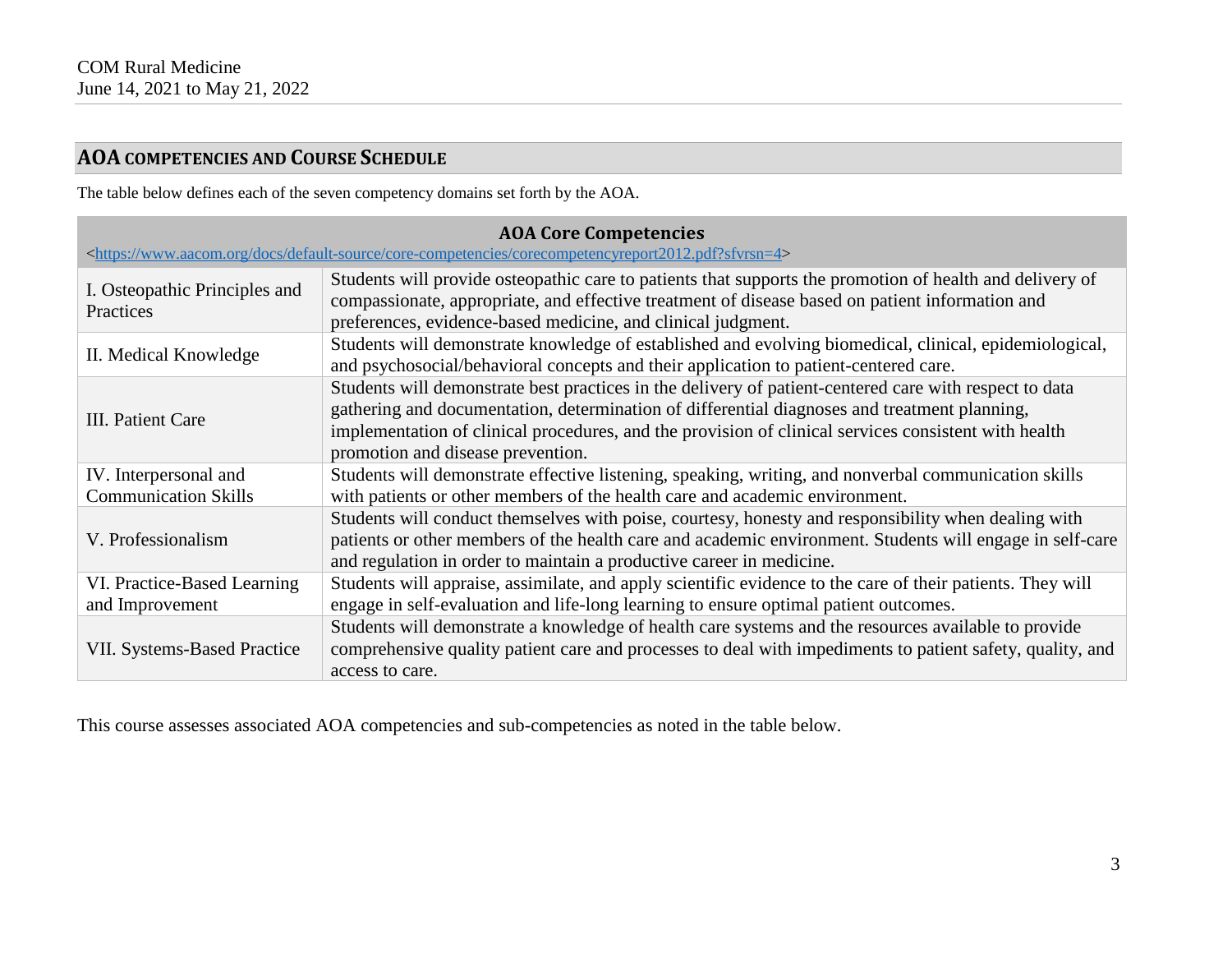# **COURSE GOALS, OUTCOMES & COMPETENCIES**

The goals of this course are to develop a general competency regarding the unique challenges in delivering primary care in a rural setting without immediate resources commonly encountered when practicing in urban or academic medical centers.

| <b>Learning Outcome</b>                                                                                                                                                | <b>AOA/AACOM</b><br><b>Competencies</b>                                                                                                                                                                                                | <b>EPAs</b> | <b>Instructional Methods</b>                                                                                  | <b>Assessment Methods</b>                                                              | <b>Resources</b>    |
|------------------------------------------------------------------------------------------------------------------------------------------------------------------------|----------------------------------------------------------------------------------------------------------------------------------------------------------------------------------------------------------------------------------------|-------------|---------------------------------------------------------------------------------------------------------------|----------------------------------------------------------------------------------------|---------------------|
| Be able to recognize the<br>signs and symptoms,<br>differential diagnosis,<br>management and<br>treatment of the diseases<br>and medical conditions in<br>the FM Cases | II.1.b, II.1.c,<br>II.1.d, II.1.e,<br>II.1.f, II.1.g,<br>II.1.h, II.1.i, II.1.j                                                                                                                                                        | 1, 2, 3     | Case-Based<br>Instruction/Learning<br>Self-Directed Learning                                                  | Exam - Nationally<br>Normed/Standardized,<br>Subject                                   | <b>Real Patient</b> |
| Perform appropriate<br>structural evaluation and<br>treatment under<br>supervision                                                                                     | I.2.a, I.2.b, I.2.c,<br>I.2.d, I.2.e, I.2.f,<br>I.2.g, I.2.h, I.2.i,<br>I.3.a, I.3.b,<br>I.3.c.1, I.3.c.2,<br>I.3.d, I.3.e, I.3.f,<br>I.3.g, I.3.g.1,<br>I.3.h, I.3.i, I.3.j,<br>I.4.d, I.5.a, I.5.b,<br>I.5.c, I.6.e, I.7.b,<br>I.7.d | 1, 2        | Clinical Experience -<br>Ambulatory<br>Clinical Experience -<br>Inpatient<br>Conference<br><b>Ward Rounds</b> | Clinical<br>Documentation<br>Review<br><b>Clinical Performance</b><br>Rating/Checklist | <b>Real Patient</b> |
| Collaborate with other<br>health care professionals<br>to provide patient-<br>centered care                                                                            | III.6.f, III.6.g,<br>III.6.h, IV.3.a,<br>IV.3.b, IV.4.a,<br>IV.4.b, IV.4.c,<br>IV.4.d, IV.4.e,<br>IV.4.f, IV.4.g,<br>IV.4.h, IV.4.i,<br>IV.4.j, IV.4.k,                                                                                | 6, 9        | Clinical Experience -<br>Ambulatory<br>Clinical Experience -<br>Inpatient<br>Conference<br><b>Ward Rounds</b> | Multisource<br>Assessment<br>Participation                                             | <b>Real Patient</b> |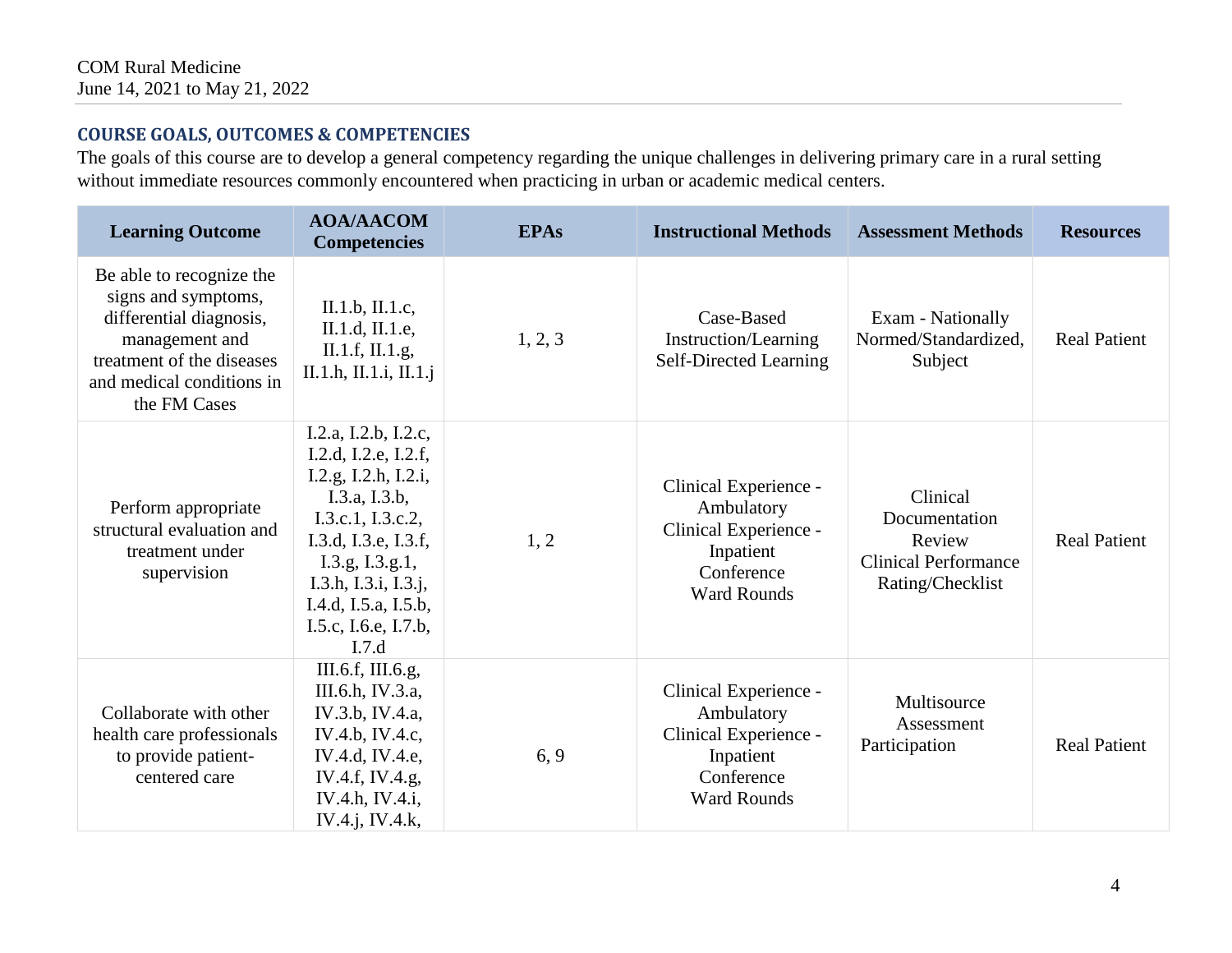| <b>Learning Outcome</b>                                                                                                                                                                                                                  | <b>AOA/AACOM</b><br><b>Competencies</b>  | <b>EPAs</b> | <b>Instructional Methods</b>                                                                                  | <b>Assessment Methods</b>                                                                   | <b>Resources</b>    |
|------------------------------------------------------------------------------------------------------------------------------------------------------------------------------------------------------------------------------------------|------------------------------------------|-------------|---------------------------------------------------------------------------------------------------------------|---------------------------------------------------------------------------------------------|---------------------|
|                                                                                                                                                                                                                                          | IV.4.1, IV.4.m,<br>VII.2.a, VII.2.b      |             |                                                                                                               |                                                                                             |                     |
| Demonstrate<br>respectfulness and<br>sensitivity to others in the<br>healthcare environment.                                                                                                                                             | I.1.a, I.1.b, I.6.b,<br>III.5.f, III.6.f | 13          | Clinical Experience -<br>Ambulatory<br>Clinical Experience -<br>Inpatient<br>Conference<br><b>Ward Rounds</b> | Exam - Institutionally<br>Developed, Clinical<br>Performance<br><b>Narrative Assessment</b> | <b>Real Patient</b> |
| Describe the most<br>prevalent economic,<br>ethical, cultural, and<br>religious issues<br>encountered during the<br>delivery of care to rural<br>patients.                                                                               | III.5.g, IV.2.f,<br>V.7.c                | 7, 13       | Clinical Experience -<br>Ambulatory<br>Clinical Experience -<br>Inpatient<br>Conference<br><b>Ward Rounds</b> | <b>Clinical Performance</b><br>Rating/Checklist                                             | <b>Real Patient</b> |
| Describe the services<br>available for populations<br>being served on this<br>rotation. Examples of this<br>may include<br>hospital services,<br>pharmacies, public health<br>services, public<br>transportation, nursing<br>homes, etc. | IV.4.a, IV.4.m                           | 9           | Clinical Experience -<br>Ambulatory<br>Clinical Experience -<br>Inpatient<br>Conference<br><b>Ward Rounds</b> | Clinical<br>Documentation<br>Review<br><b>Clinical Performance</b><br>Rating/Checklist      | <b>Real Patient</b> |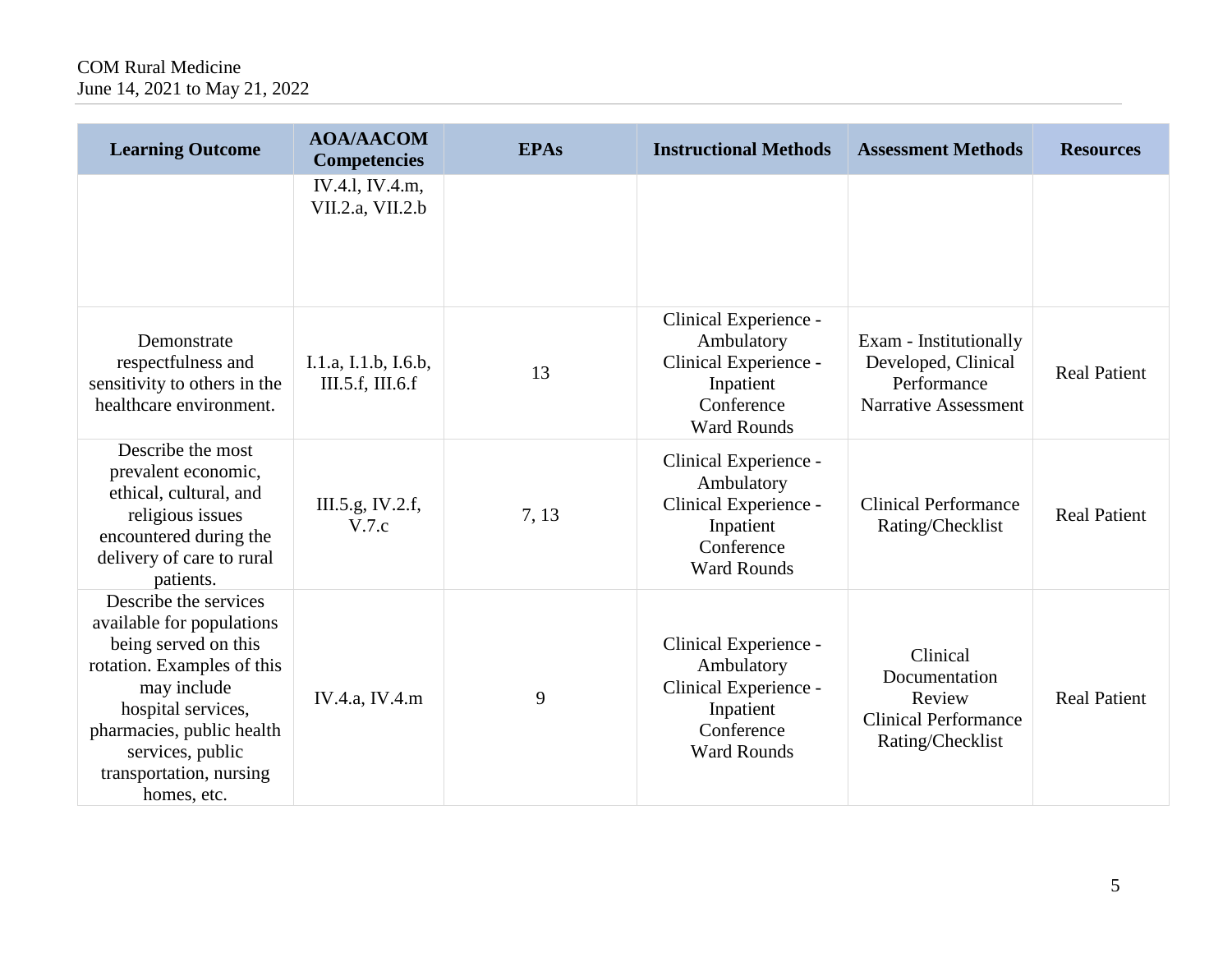# COM Rural Medicine June 14, 2021 to May 21, 2022

| <b>Learning Outcome</b>                                                                                                                                                                                                                      | <b>AOA/AACOM</b><br><b>Competencies</b>                                                                                                                                                                            | <b>EPAs</b> | <b>Instructional Methods</b>                                                                                  | <b>Assessment Methods</b>                                                              | <b>Resources</b>    |
|----------------------------------------------------------------------------------------------------------------------------------------------------------------------------------------------------------------------------------------------|--------------------------------------------------------------------------------------------------------------------------------------------------------------------------------------------------------------------|-------------|---------------------------------------------------------------------------------------------------------------|----------------------------------------------------------------------------------------|---------------------|
| Develop a treatment plan<br>considering specific risks,<br>costs, and side effects<br>using clinical evidence as<br>appropriate.                                                                                                             | I.4.b, I.5.a, I.5.b,<br>I.5.c, IV.4.d                                                                                                                                                                              | 2, 3, 4     | Clinical Experience -<br>Ambulatory<br>Clinical Experience -<br>Inpatient<br>Conference<br><b>Ward Rounds</b> | Clinical<br>Documentation<br>Review<br><b>Oral Patient</b><br>Presentation             | <b>Real Patient</b> |
| Formulate a focused,<br>problem-oriented<br>assessment. Examples of<br>this may include<br>depression, chronic<br>disease (heart disease,<br>diabetes, cancer) and<br>multi-morbidity, or acute<br>disease (rash, acute pain,<br>infection). | I.3.a, I.3.b,<br>I.3.c.1, I.3.c.2,<br>I.3.d, I.3.e, I.3.f,<br>I.3.g, I.3.g.1,<br>I.3.h, I.3.i, I.3.j,<br>I.4.a, I.4.b, I.4.c,<br>I.4.d, I.4.e, I.4.f,<br>I.4.g, I.4.h, I.4.i,<br>II.2.a, II.2.b,<br>II.2.c, II.2.d | 1, 2, 3     | Clinical Experience -<br>Ambulatory<br>Clinical Experience -<br>Inpatient<br>Conference<br><b>Ward Rounds</b> | <b>Clinical Performance</b><br>Rating/Checklist<br><b>Oral Patient</b><br>Presentation | <b>Real Patient</b> |
| Incorporate OMM into<br>treatment plan where<br>appropriate.                                                                                                                                                                                 | I.5.a, I.5.b, I.5.c,<br>I.6.a, I.6.b, I.6.c,<br>I.6.d, I.6.e, I.7.a,<br>I.7.b, I.7.c, I.7.d,<br>I.8.a, I.8.b, I.8.c,<br>I.8.d, I.8.e                                                                               | 12          | Clinical Experience -<br>Ambulatory<br>Clinical Experience -<br>Inpatient<br>Conference<br><b>Ward Rounds</b> | Exam - Licensure,<br><b>Clinical Performance</b><br>Multisource<br>Assessment          | <b>Real Patient</b> |
| Apply screening protocols<br>based on guidelines and<br>recommendation<br>schedules for distinct<br>populations                                                                                                                              | I.8.a, II.3.a,<br>II.3.c, II.3.f,<br>III.4.a, III.4.b,<br>III.5.a, III.5.b                                                                                                                                         | 2, 3, 7     | Clinical Experience -<br>Ambulatory<br>Clinical Experience -<br>Inpatient<br>Conference<br><b>Ward Rounds</b> | Clinical<br>Documentation<br>Review                                                    | <b>Real Patient</b> |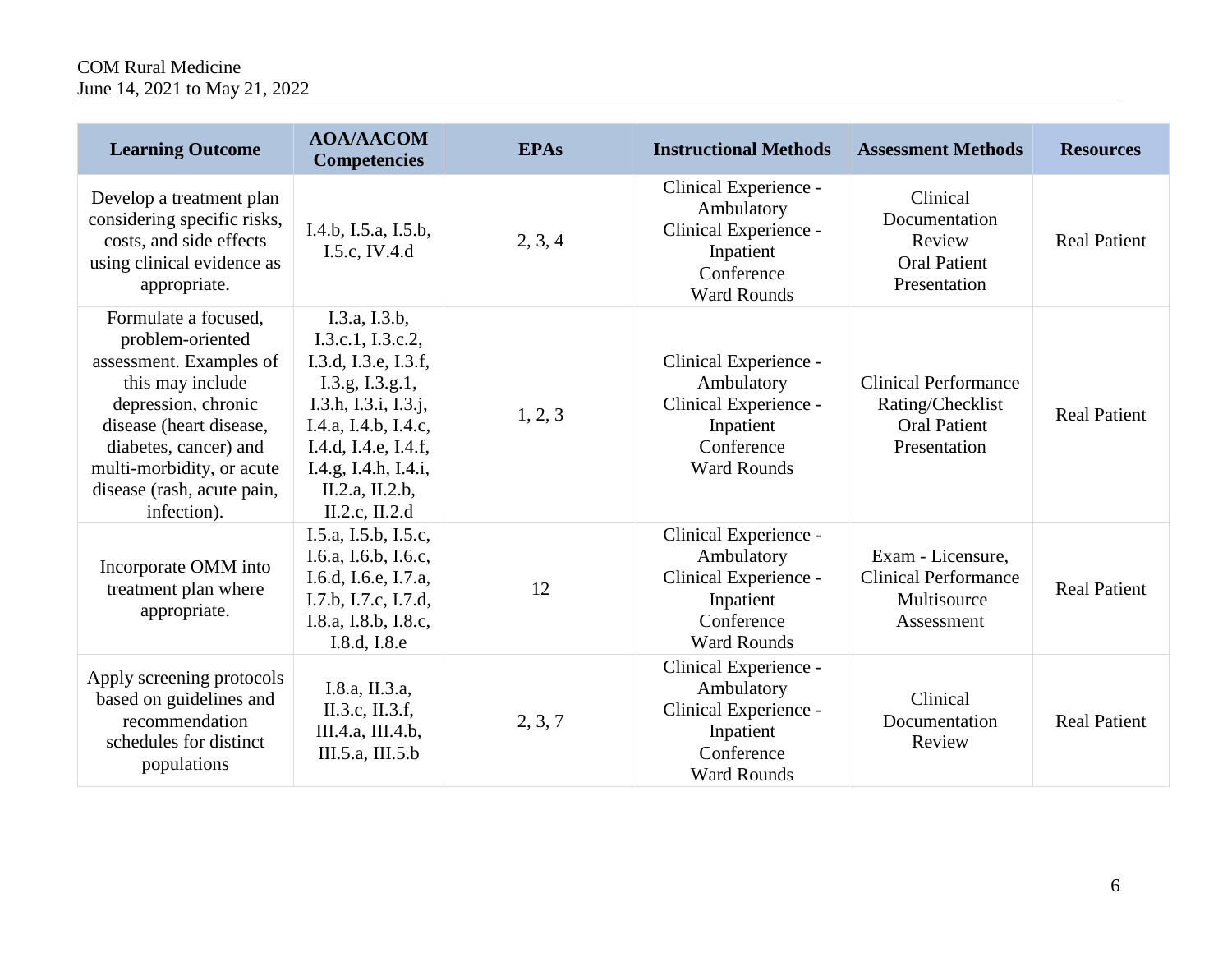# COM Rural Medicine June 14, 2021 to May 21, 2022

| <b>Learning Outcome</b>                                                                                                                                                                                    | <b>AOA/AACOM</b><br><b>Competencies</b>                                                                                                                                                                                                             | <b>EPAs</b> | <b>Instructional Methods</b>                                                                                  | <b>Assessment Methods</b>                                               | <b>Resources</b>    |
|------------------------------------------------------------------------------------------------------------------------------------------------------------------------------------------------------------|-----------------------------------------------------------------------------------------------------------------------------------------------------------------------------------------------------------------------------------------------------|-------------|---------------------------------------------------------------------------------------------------------------|-------------------------------------------------------------------------|---------------------|
| Translate epidemiological<br>findings and guidelines<br>into patient<br>recommendations for<br>specific disease<br>prevention, using<br>communication skills<br>appropriate for the<br>individual patient. | I.8.a, II.3.d,<br>II.3.f, III.5.c                                                                                                                                                                                                                   | 3, 13       | Clinical Experience -<br>Ambulatory<br>Clinical Experience -<br>Inpatient<br>Conference<br><b>Ward Rounds</b> | <b>Clinical Performance</b><br>Rating/Checklist                         | <b>Real Patient</b> |
| Comply with all<br>regulations, professional<br>policies, and ethical<br>principles associated with<br>patient privacy and safety.                                                                         | III.4.1, V.3.a,<br>$V.3.$ j, $V.6.a$ ,<br>V.6.h                                                                                                                                                                                                     | 13          | Clinical Experience -<br>Ambulatory<br>Clinical Experience -<br>Inpatient<br>Conference<br><b>Ward Rounds</b> | <b>Clinical Performance</b><br>Rating/Checklist                         | <b>Real Patient</b> |
| Collaborate with other<br>health care professionals<br>to provide patient-<br>centered care and<br>preventative services<br>across the lifespan.                                                           | III.4.i, III.6.a,<br>IV.2.a, IV.2.b,<br>IV.2.c, IV.2.d,<br>IV.2.e, IV.2.f,<br>IV.2.g, IV.2.h,<br>IV.2.i, IV.2.j,<br>IV.2.k, IV.4.a,<br>IV.4.b, IV.4.c,<br>IV.4.d, IV.4.e,<br>IV.4.f, IV.4.g,<br>IV.4.h IV.4.i,<br>IV.4.j, IV.4.k,<br>IV.4.1, IV.4.m | 8,9         | Clinical Experience -<br>Ambulatory<br>Clinical Experience -<br>Inpatient<br>Conference<br><b>Ward Rounds</b> | <b>Oral Patient</b><br>Presentation<br>Participation<br>Peer Assessment | <b>Real Patient</b> |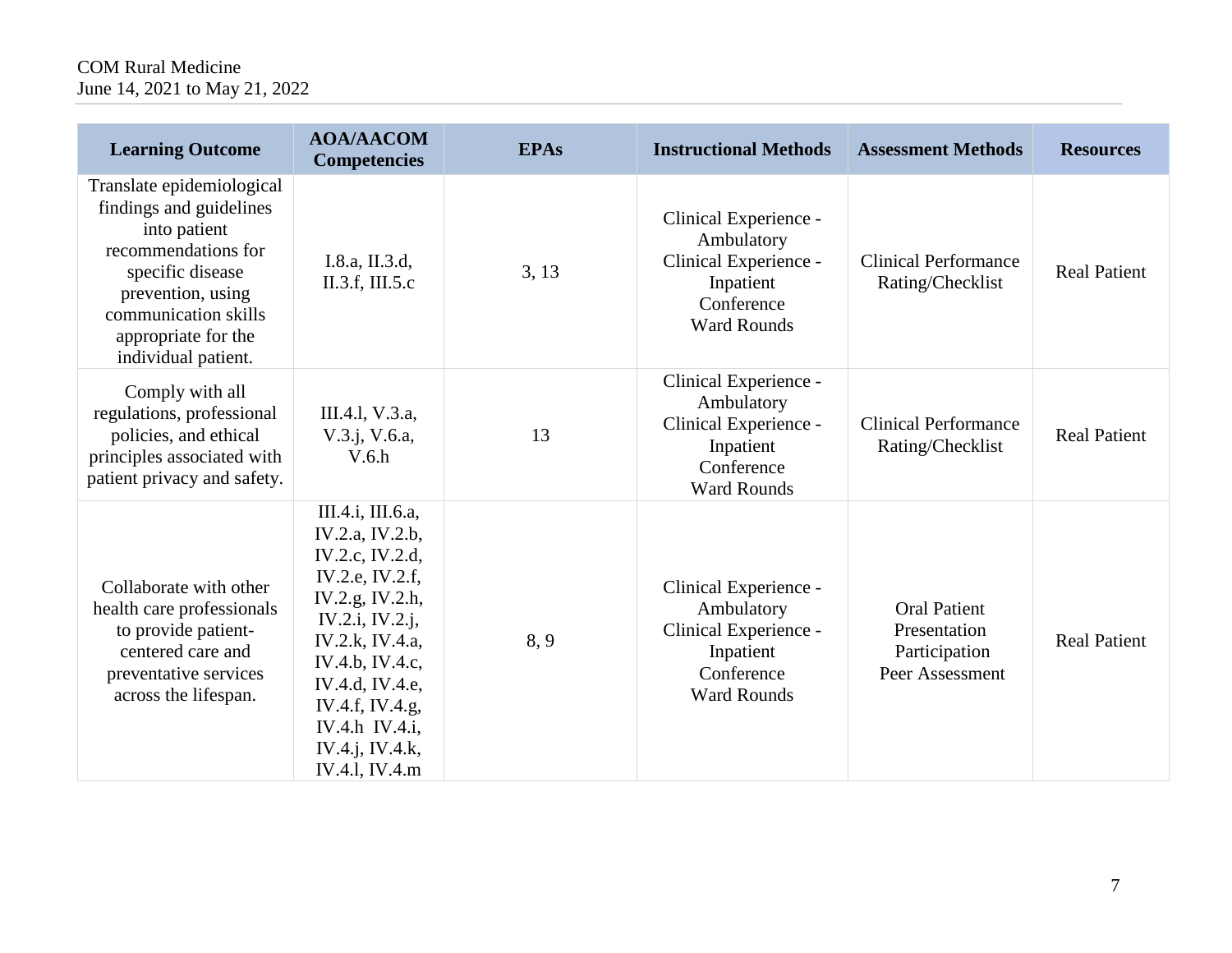# COM Rural Medicine June 14, 2021 to May 21, 2022

| <b>Learning Outcome</b>                                                                                                                                                | <b>AOA/AACOM</b><br><b>Competencies</b>                                                                                                                                           | <b>EPAs</b> | <b>Instructional Methods</b>                                                                                  | <b>Assessment Methods</b>                                                    | <b>Resources</b>    |
|------------------------------------------------------------------------------------------------------------------------------------------------------------------------|-----------------------------------------------------------------------------------------------------------------------------------------------------------------------------------|-------------|---------------------------------------------------------------------------------------------------------------|------------------------------------------------------------------------------|---------------------|
| Deliver effective<br>presentations to<br>preceptors identifying<br>alternative approaches,<br>potential harms and/or<br>benefits.                                      | III.6.a, III.6.e,<br>III.6.f, IV.3.b,<br>IV.4.b                                                                                                                                   | 6, 7        | Clinical Experience -<br>Ambulatory<br>Clinical Experience -<br>Inpatient<br>Conference<br><b>Ward Rounds</b> | <b>Oral Patient</b><br>Presentation<br>Participation<br>Peer Assessment      | <b>Real Patient</b> |
| Perform appropriate<br>office-based procedures<br>under supervision.<br>Examples may include<br>immunizations, pelvic<br>exams, EKGs, ear<br>irrigation, and suturing. | III.3.a, III.3.b,<br>III.3.h, III.3.i,<br>III.3.k, III.3.l,<br>III.3.n                                                                                                            | 11, 12      | Clinical Experience -<br>Ambulatory<br>Clinical Experience -<br>Inpatient<br>Conference<br><b>Ward Rounds</b> | <b>Clinical Performance</b><br>Rating/Checklist<br>Multisource<br>Assessment | <b>Real Patient</b> |
| Modify and adapt<br>treatment plans as<br>necessary to adjust for the<br>social determinants of<br>health as they apply to<br>individual patients.                     | I.1.a, III.1.a,<br>III.5.g, V.1.d,<br>V.1.e, V.7.a,<br>V.7.b, V.7.c,<br>V.7.d, VI.5.a,<br>VI.5.b, VI.5.c,<br>VI.5.d, VI.5.e,<br>VII.1.a, VII.2.c,<br>VII.2.f, VII.2.g,<br>VII.5.c | 2, 3, 7     | Clinical Experience -<br>Ambulatory<br>Clinical Experience -<br>Inpatient<br>Conference<br><b>Ward Rounds</b> | Multisource<br>Assessment                                                    | <b>Real Patient</b> |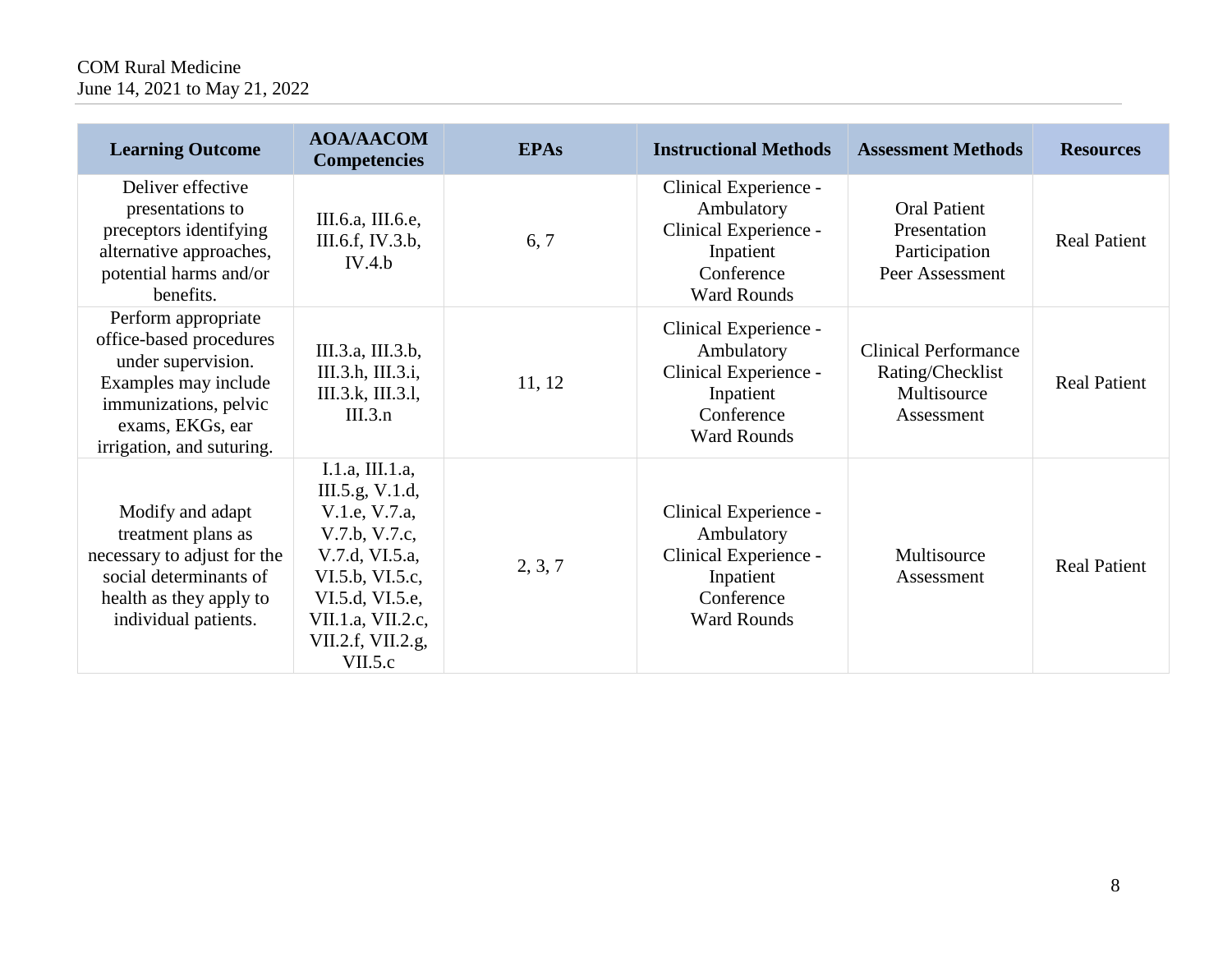## *Content Mapping:*

| <b>Organ System</b> | Scientific Understanding of Health &<br><b>Disease Mechanisms</b> | <b>Health Care Delivery</b>                                       |
|---------------------|-------------------------------------------------------------------|-------------------------------------------------------------------|
| Cardiovascular      | Anatomy - normal                                                  | Examination & Recognition (includes neuromusculoskeletal<br>exam) |
| Digestive           | Anatomy - abnormal                                                | <b>Gathering Patient Information</b>                              |
| Endocrine           | Behavioral health - normal                                        | Health care system overview                                       |
| Hematologic         | Behavioral health - abnormal                                      | Medical ethics & medical professionalism                          |
| Immune              | Genetics - abnormal                                               | Physician-patient communication                                   |
| Integumentary       | Microbiology - abnormal                                           | Teamwork & collaboration                                          |
| Lymphatic           | Neurology - abnormal                                              |                                                                   |
| <b>Nervous</b>      | Pharmacology                                                      |                                                                   |
| Reproductive        | Physiology - normal                                               |                                                                   |
| Respiratory         | Physiology - abnormal                                             |                                                                   |
| Urinary/Excretory   | Psychiatry - abnormal                                             |                                                                   |

*Patient Conditions:* To ensure a comparable and quality experience while on clerkship, rotations may have a list of patient conditions that students must encounter during the experience. Students document exposure to these conditions through patient encounter logging (please see case log section below). If a student does not meet the minimum exposure to a condition, an assignment in the form of a video, module, or reading assignment will be available to the student. Below are the patient conditions for this rotation:

| <b>Patient Condition / Clinical Diagnoses</b> | <b>Procedure</b>     |
|-----------------------------------------------|----------------------|
| Hypertension*                                 | Cerumen removal      |
| Hypothyroidism*                               | Joint Injection      |
| Obesity*                                      | Pelvic Exam          |
| Sinusitis (acute) $*$                         | Skin Lesion Excision |
| Well Exam*                                    |                      |
| Diabetes*                                     |                      |

\*Indicates a core, peer-reviewed diagnosis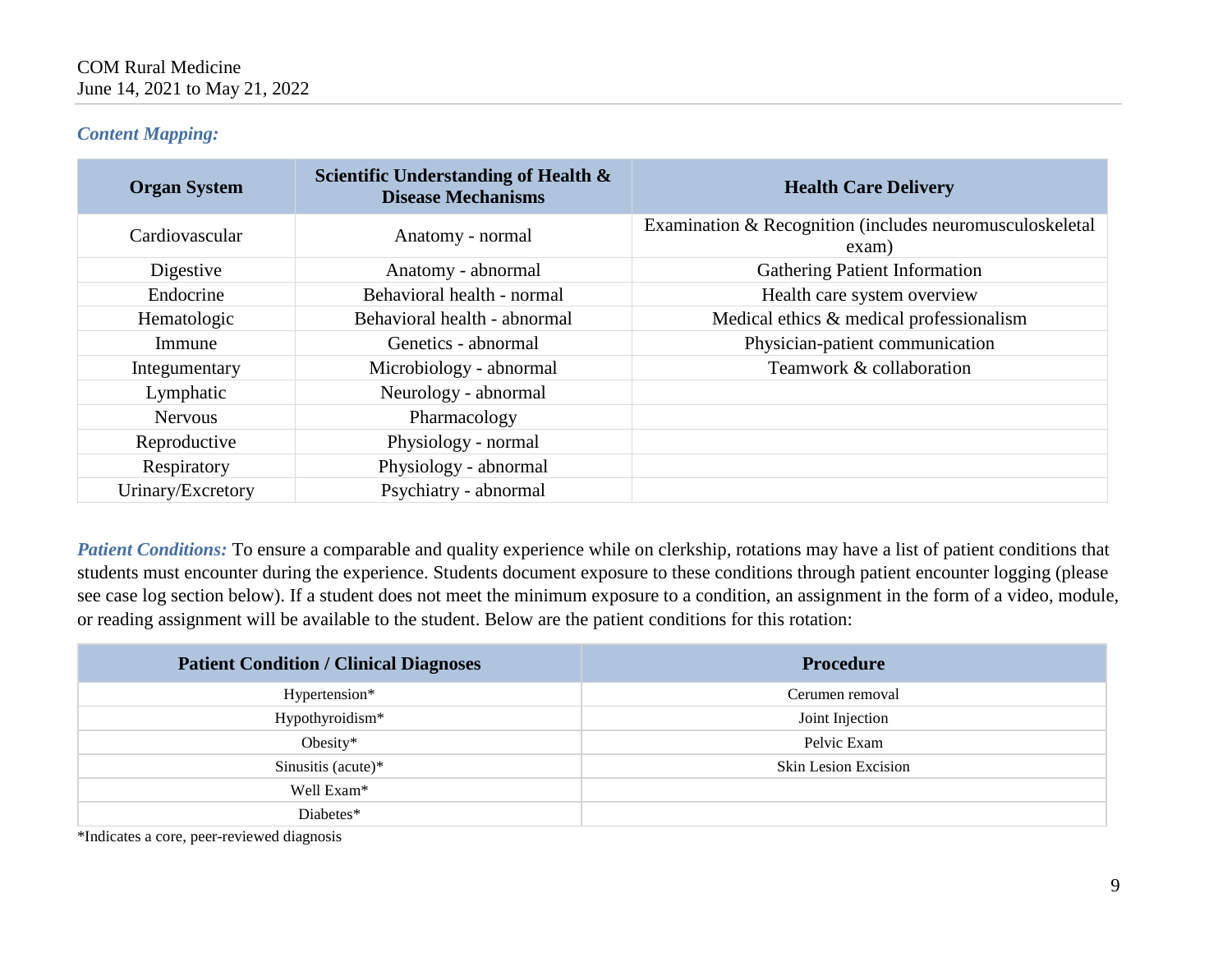## **STUDENT RESPONSIBILITIES**

#### **Formative Assessment**

Students are required to request mid-rotation feedback from their preceptor and implement at least one of the suggested changes. At the conclusion of the rotation, the student will be required to write a short summary of what change they made and how it enhanced their education. This is part of their personal logs and will occur on the site evaluation and is required for passing the rotation. Students who encounter barriers in obtaining their mid-rotation feedback should notify the clerkship director within one week. Students should utilize mobile application technology and entrustable professional activities as their mid-rotation feedback.

# **Case Logs**

One of the mechanisms for monitoring a student's progress, patient load, rotation experience and competency achievement is through the student's case logs.

Students on every clinical rotation are expected to:

- Complete a daily log of all patient encounters
	- o Each patient encounter requires a diagnosis
	- o Students must ensure the accuracy of the data, including the rotation name. Entering logs under the incorrect rotation name, for instance, is considered as being in non-compliance with the case log policy.
- Students are required to log all patient encounters. If a student is on a low volume rotation, which is defined as less than 15 encounters per week, their clerkship coordinator should be notified by the halfway point of the rotation.
- Students must log non-clinical activities such as residency interviews, board exams, research, didactic activities and absences.
- If internet access is limited, such as while on an international rotation, paper logs, containing the same information as the electronic logs, must be submitted within 7 days of the end of the rotation. Logs may be submitted either in person or scanned and provided via email.
	- Prompt entry of patient encounters is required. Entries must be entered within seven days of the encounter.
- Students not in compliance with the case log policy for the first time, will be sent a letter for that incident of non-compliance. The student is to reply to this letter, including an attestation that the student has reviewed the case log policy in the syllabus, as well a summary of any unlogged activity, within a week from the date of the warning letter. This should be sent to their coordinator and the manager of the Office of Clinical Affairs. There will be no impact on the student's grade as long as the reply is sent within the allotted time. The second incident of non-compliance, (as tracked in E\*Value and by the clerkship coordinator) will result in a referral to the clerkship director for discussion of professional concerns. In addition, students not in compliance with the case log policy may not be eligible for high pass or honors for that rotation. Additional episodes of noncompliance will result in a referral to the COM Academic Progress Committee, may affect the clerkship grade and may be noted on the student's MSPE.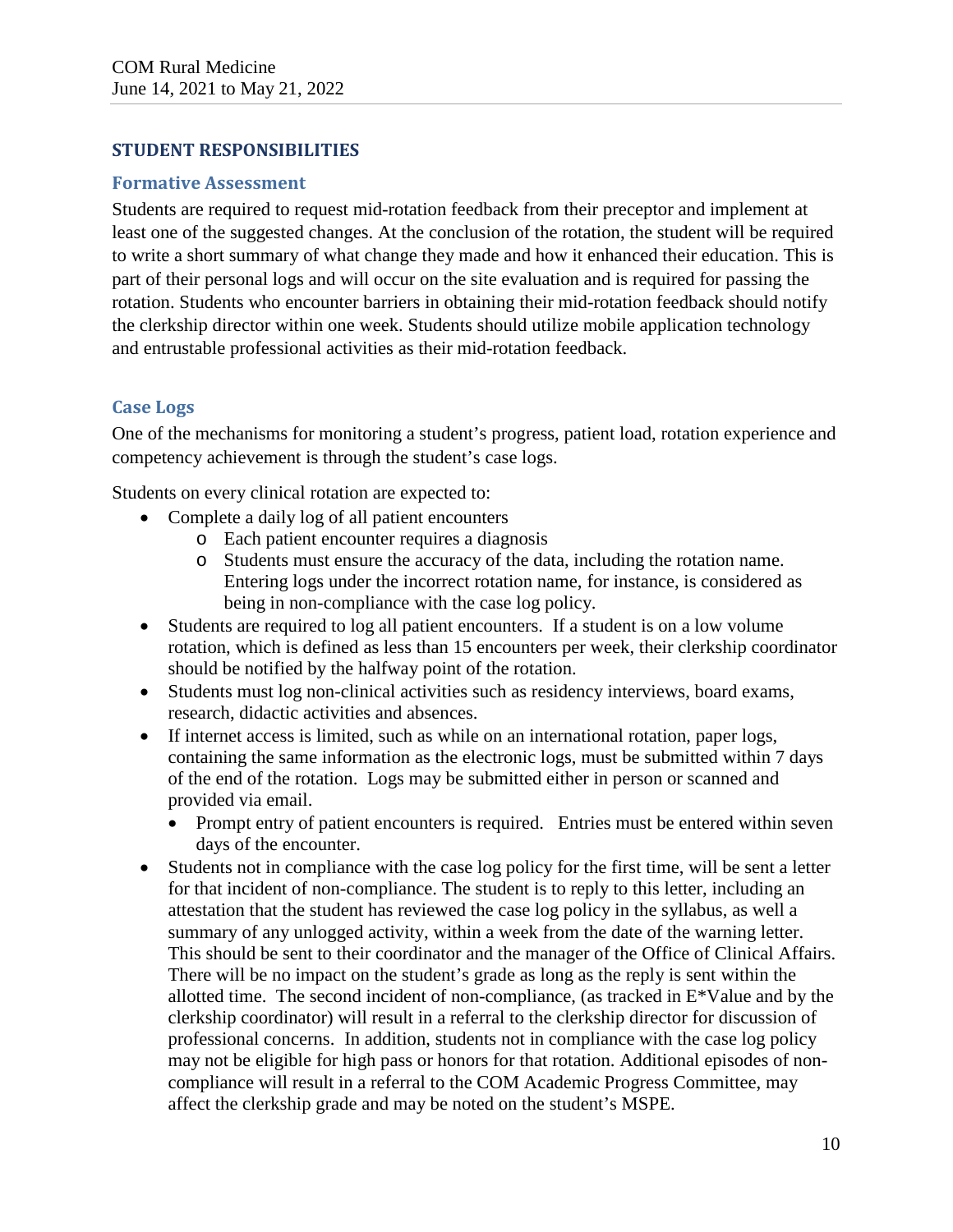Students that have technical difficulties submitting logs may contact the Help Desk at 515-271-1522 for assistance. Students must also notify their clerkship coordinator of logging difficulties.

No

#### **Site and Preceptor Evaluation**

Students are required to complete the site evaluation by the Monday morning after the rotation ends.

# **Ensuring Accurate Site, Rotation, and Preceptor**

Students are required to ensure that site, rotation, and preceptor information is correct in the clerkship management system. Rotation labels and attending physicians cannot be changed once any evaluation has been completed for the clerkship. If the student does not know who the attending physician for the clerkship will be, he or she will must provide attending information as soon as possible after the rotation begins. If the student does not provide attending information to the Office of Clinical Affairs by 1700 CST on the Friday before the last week of the clerkship, no credit will be given for the clerkship. If the student's preceptor does not ultimately meet DMU's preceptor credentialing criteria, the student will not get credit for the clerkship.

# **RESOURCES REQUIRED FOR LEARNING**

# **Required Textbooks and eResources**

• *None*

## **Recommended Textbooks/eResources**

• Donham, Kelley J., *Agricultural Medicine: Rural Occupational and Environmental Health, Safety, and Prevention*, 2nd edition, Wiley-Blackwell, 2016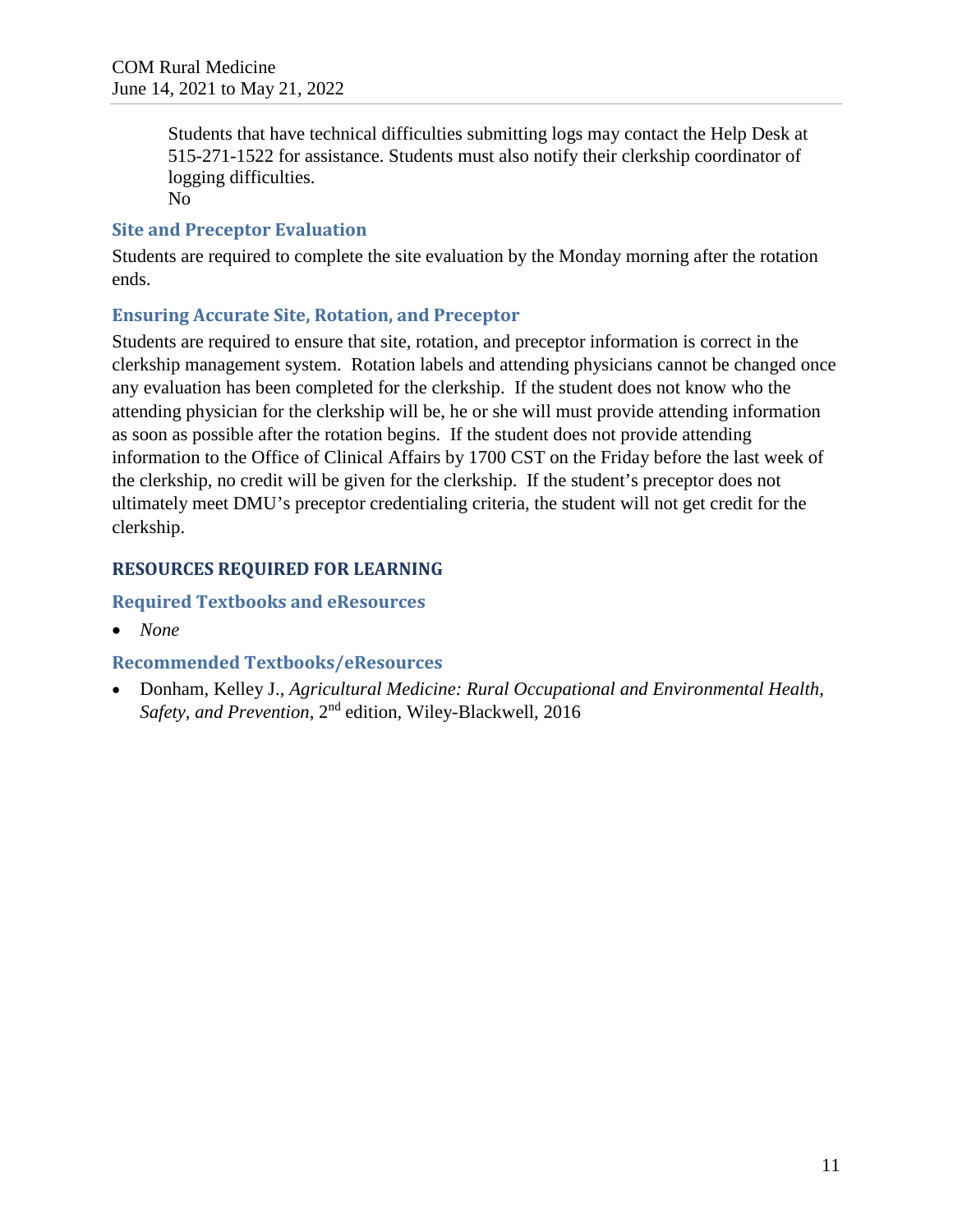# **COM Clerkship Syllabus Addendum**

# **COURSE POLICIES**

## **ATTENDANCE**

The educational hours will be determined by the preceptor and must be in accordance with ACGME work hour guidelines. Educational time/hours include clinical time and required didactic activities. Maximum educational time on a 4-week rotation is 320 hours, or 80 hours per week averaged over 4 weeks. Students are expected to be on rotation at least 5 days per week. If a student is scheduled by the preceptor for less than 144 hours of educational time on a 4-week rotation, the student may learn from another preceptor, which preferably would be a physician but may also be a physician assistant, nurse practitioner, certified nurse anesthetist, radiology technician. If no other preceptors are available, the student must notify their clerkship coordinator as soon as possible to arrange for more clinical time elsewhere or a make-up assignment. Students are to be on rotation no more than 6 consecutive days. Students are not to do a shift longer than 28 hours in length, which would be a 24 hour shift plus 4 hours for handing off care and must have at least 8 hours between shifts.

The link to the ACGME Common Program Requirements, which addresses duty hours, is [https://www.acgme.org/Portals/0/PFAssets/ProgramRequirements/CPRResidency2019.pdf.](https://www.acgme.org/Portals/0/PFAssets/ProgramRequirements/CPRResidency2019.pdf)

## **ABSENCE POLICY**

*Absences:* Students may miss rotation time for several reasons, which may include illness, residency interviews, and educational conferences/absences. Regardless of the reason for the absence, the following procedure applies.

For excused absences, students are allowed to miss a maximum of two days during a two-week rotation and four days during a four-week rotation. No more than two days will be approved for a single event or activity and students are not to miss more than two days in a single week. Planned absences requested over the first two days of the rotation will not be approved.

Students missing any time on their rotation must notify the following individuals as soon as possible:

- clinical site and preceptor
- site coordinator, and
- DMU clerkship coordinator.

If the absence is greater than two days and because of illness, students are required to provide their clerkship coordinator with a physician's note. Notes from preceptors will not be accepted. The note must address the following:

- Documentation of the illness
- Documentation of the resolution of illness and release of the student back to duty.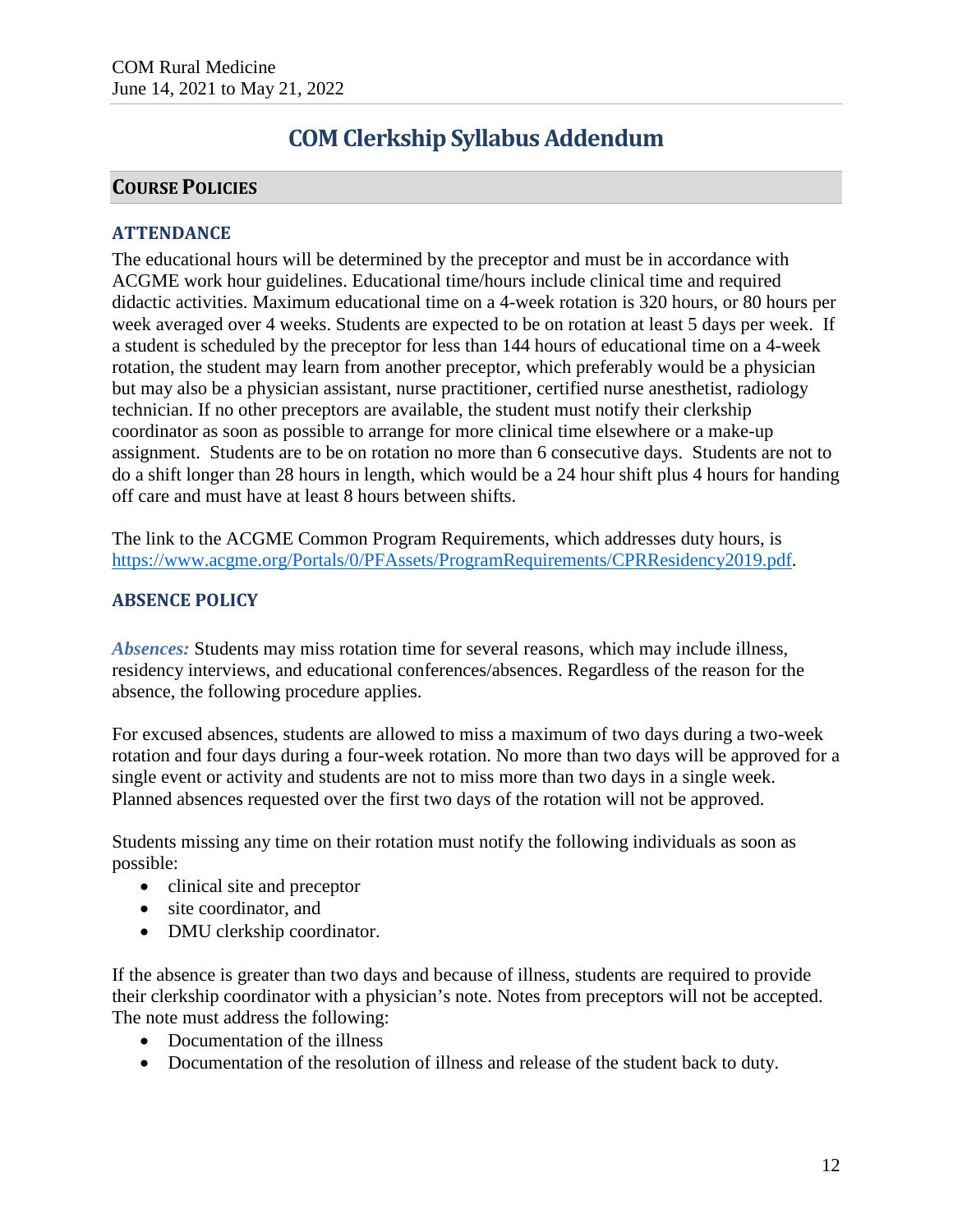*Unexcused Absences:* Absences are considered unexcused if the student fails to communicate their absence with the preceptor, site contact, and DMU clerkship coordinator or if an absence is not approved by Des Moines University. Unexcused absences will be tracked over the course of the clinical years. For the first unexcused absence, a student will receive a letter of warning. For the second unexcused absence, the student will receive a letter of warning and be referred to the Academic Progress Committee. If the student has a third unexcused absence during their clinical training, it will result in rotation failure.

*Absences for Residency Interviews and Board Exams:* Students may be absent from clinical rotations for board exams and residency interviews. The following guidelines apply for these specific circumstances:

- Students are encouraged to give as much notice to their clinical site and clerkship coordinator as possible when scheduling residency interviews. Des Moines University requests at least 14 days' notice when scheduling residency interviews. Exceptions can be made if a student is offered a last-minute interview spot, pending the approval of the clinical site.
- Exceptions may be made for maximum number of days missed from rotation to accommodate residency interviews. This is on a case-by-case basis and factors taken into account include:
	- o Total number of planned absences already scheduled during the rotation
	- o Number of days already planned to be missed during the same week as the pending request
	- o Days already missed from the rotation due to illness
	- o Structure of the rotation such as hours scheduled and ability to make up the clinical time
	- o Site specific policies regarding the maximum number of missed days allowed during the rotation
- All residency interview absences must be approved by the clinical site. Sites frequently have their own policies for maximum number of days missed from a rotation and minimum notice required for absences. In the case where a site's policy is more restrictive than the Des Moines University policy, Des Moines University will honor the site's policy.
- If missing a significant amount of time from a rotation for residency interviews, a student may be required to use time off in order to accommodate the time away from rotations.
- Board exam days are credited as clinical time, but travel days to the board exams are considered days off from rotations.

*Conference Absences:* Students are encouraged to engage in non-clinical learning opportunities while on clinical rotations. For this reason, all students are allowed one educational absence, up to two days, each academic year. The following provides guidance for students to receive permission and credit for these activities. Each student can be approved for up to one conference absence per academic year. Some examples of educational activities include:

• OMM-related education activities for OMM Fellows, as approved by the OMM Department Chair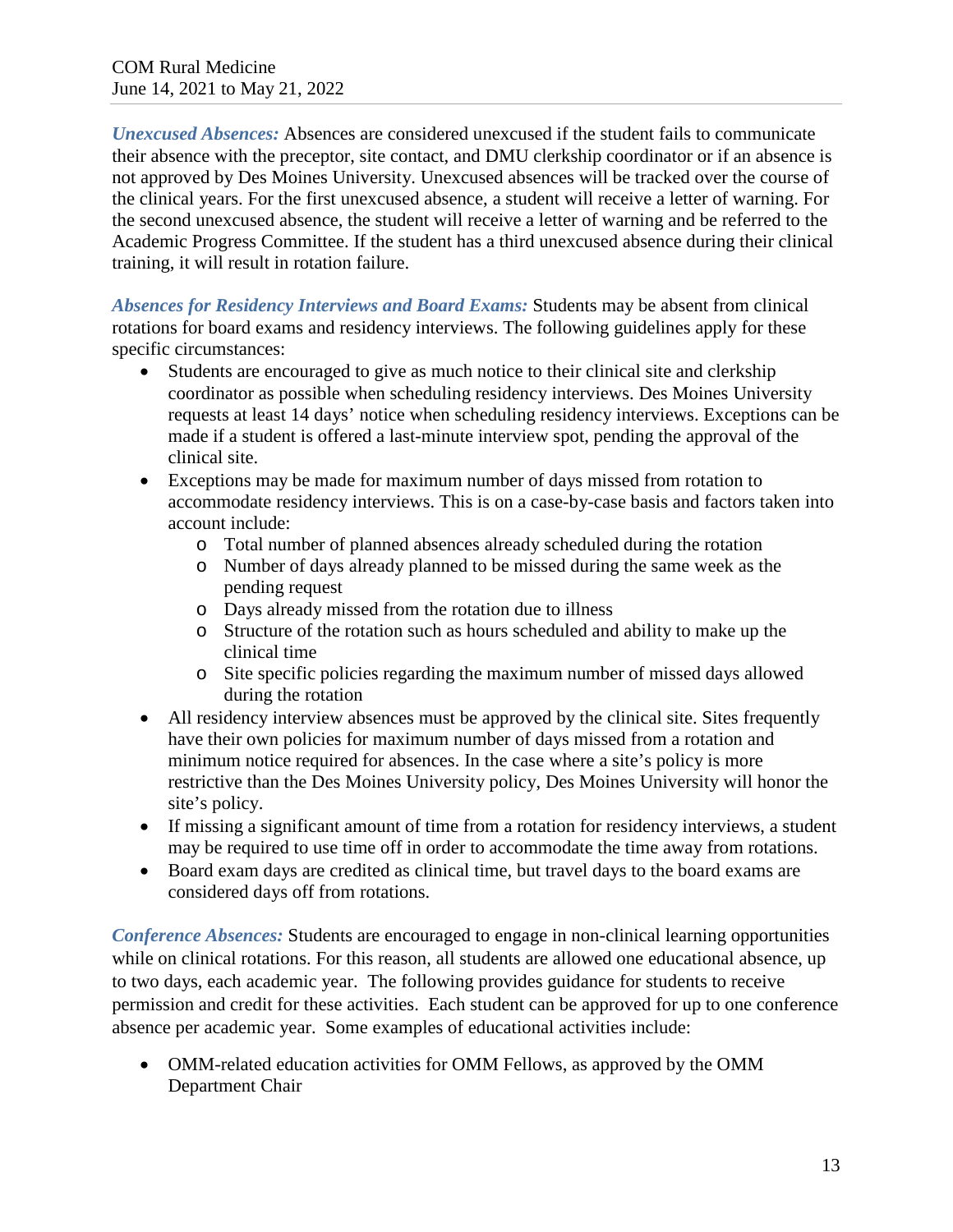- Participation in national or state osteopathic, medical, or student boards/committees (e.g. AOA, ACOEP, ACOFP, COSGP, UAAO, AMSA, IOMA, etc.)
- Other educational activities as preapproved by the clinical site and Associate Dean for Clinical Affairs
- Attend a medical conference for networking with residencies
- Master's courses required for dual degree students

Additional items to consider when requesting an educational absence follow:

- All educational absences are subject to the approval of the clinical preceptor, rotation site, and Office of Clinical Affairs
- In addition to the approval process outlined above, any educational absence that will be greater than two days will require any days greater than two days missed to be made up. Make up for educational absences must be clinical time outside time already scheduled on the rotation.
- When requesting the educational absence of greater than two days, the student should outline a plan for making up time otherwise the request may be sent back to the student or denied. If the time greater than two days missed cannot be made up with clinical experience, the request will be denied.
- The student may work with his or her preceptor, clerkship coordinator, Director of Undergraduate and Graduate Development, or Associate Dean for Clinical Affairs if needing assistance in creating a make-up plan.
- All requests should be submitted via Special Circumstance and at least 30 days prior to the date of the requested time off. Failure to adhere to this 30-day policy may result in denial of the request.
- As with all absences, all educational absences must be logged.
- Approval for an educational absence is subject to the student's overall academic and professional record.
- Travel to and from any activity is not considered clinical education time and will be included in the student's case log.
- Students are responsible for travel and conference expenses.
- Any student absent from clinical rotations for an educational absence without seeking prior approval is in violation of this policy and may be subject to disciplinary action.

*Leaves of Absence:* Any extended absence, including those due to illness or family emergencies, may require the student to take a voluntary leave of absence (LOA). The student would have an opportunity to make up missed clerkship time at a later date. An LOA may delay the student's rotation schedule and subsequent advancement to the next academic year, graduation and/or match and residency.

*Make-up Policy:* Students will be required to make up excused missed rotation time if they miss more than two shifts in a week or the maximum missed time allowed for rotations as outlined under the "Attendance" heading. Students may make-up missed time by doing one of the following: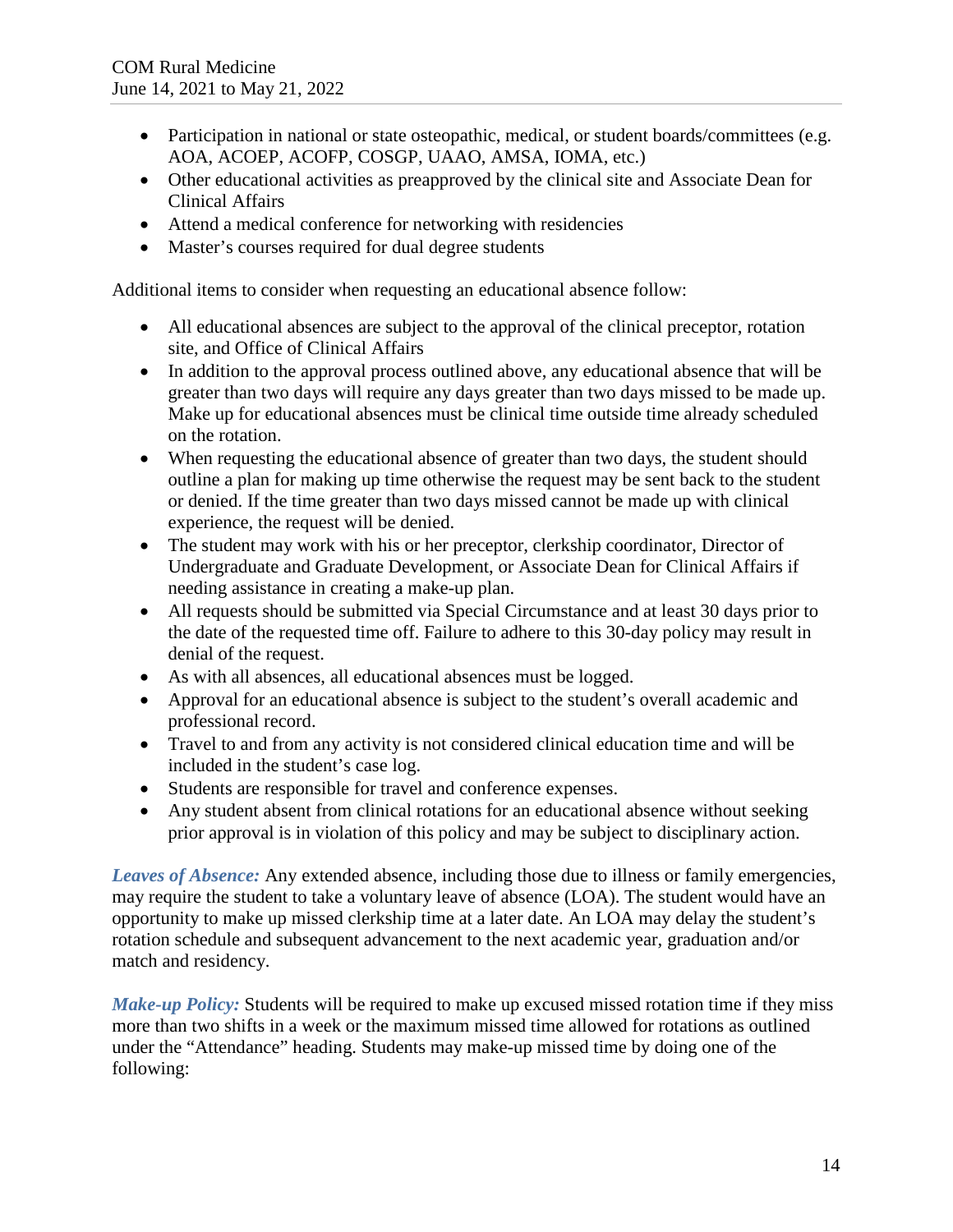- Participate in clinical activity at the site on a weekend. This is the preferred make-up activity and will be the expected make-up plan if the site has weekend or extended weekday hours.
- If the rotation is at a site without weekend hours, the missed rotation time may be made up in the form of an assignment which may include:
	- o Online modules
	- o Reading assignment
	- o Research or practice improvement project
	- o Reflection paper

The student's preceptor may be consulted when determining the requirements of the assignment. When notifying their clerkship coordinator of the missed time, the student should include a plan for making up time missed greater than two days. The student may work with his or her preceptor, clerkship coordinator, Director of Undergraduate and Graduate Development, or Associate Dean for Clinical Affairs if needing assistance in creating a make-up plan. Students who do not make up missed rotation time may delay their progression to the next academic year, graduation and/or match eligibility.

Didactic sessions missed will be made up as decided by the clerkship director on a case-by-case basis. Post rotation exam make-up is discussed in the Post Rotation Exam Policy section.

*Holiday Policy:* Students are expected to be on rotation on holidays unless the facility is closed and/or they are told not to attend by their preceptor or site contact. As with all absences from rotation, regardless of reason, holiday absences must be logged in the case logs.

*Inclement Weather Policy:* Students will likely encounter inclement weather during their clinical years. If a student has been notified by the site that s/he is not expected on rotation due to inclement weather, the student should select a reading topic to do from home. If a student feels that his or her safety is at risk if traveling to rotation in inclement weather, he or she must notify the site, preceptor, and DMU clerkship coordinator immediately of the decision to be at home and, in addition, notify his or her coordinator of the topic they will study from home. As with all absences from rotation, regardless of reason, inclement weather absences must be logged in the case logs.

## **EVALUATION**

## **Examinations and Other Summative Assessment Methods:**

A clinical evaluation form must be completed by the attending physician and submitted to the Office of Clinical Affairs at the completion of each clinical rotation in order for a grade to be assigned. For rotations where the student works with residents, a resident may complete the clinical evaluation form, but it must be co-signed by the attending physician. Only one evaluation form will be accepted for each rotation. In order to receive a passing grade in a core rotation that requires a post rotation exam, a student must pass both components: the clinical evaluation and the post rotation exam.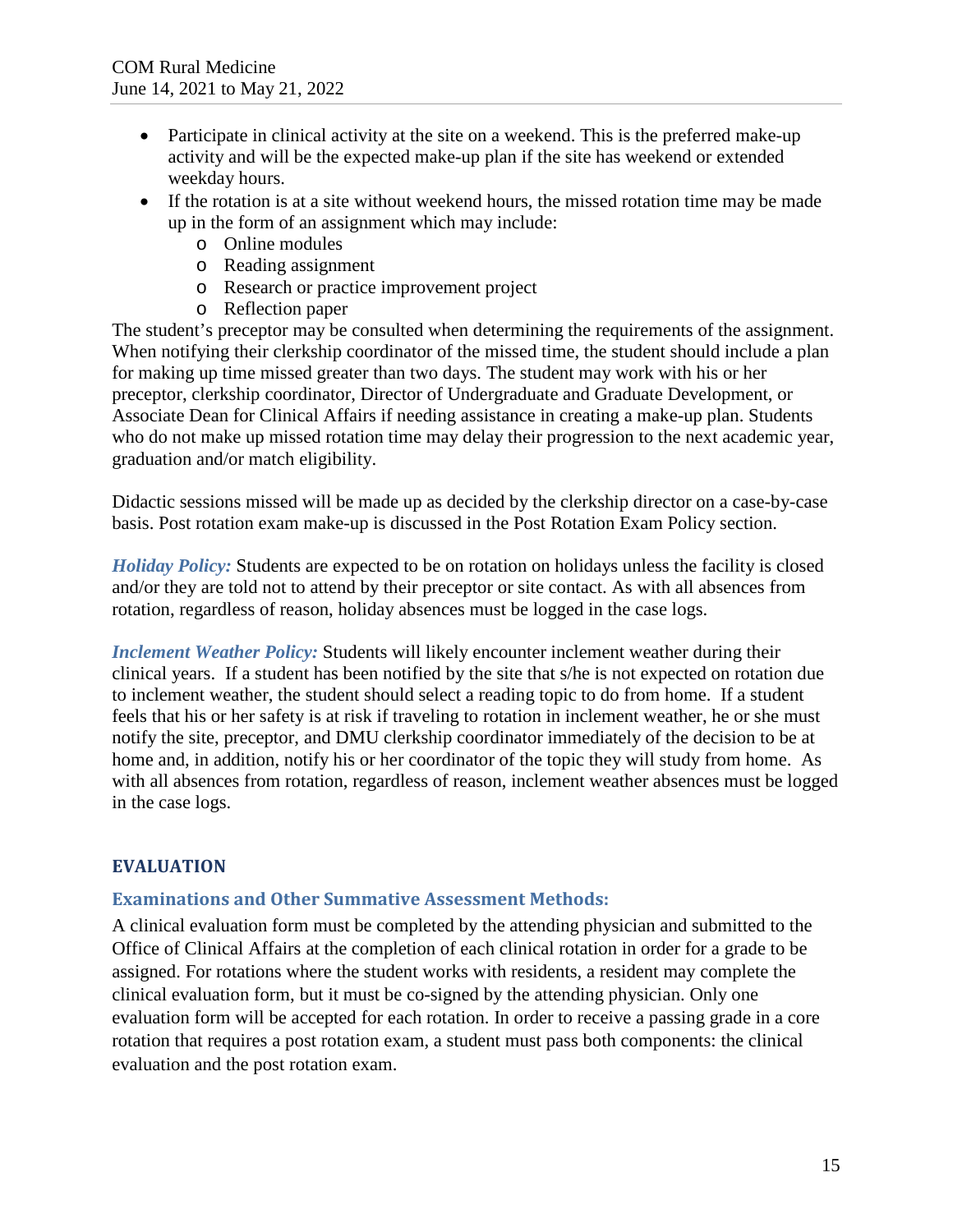The post rotation exam acts as the other summative assessment for the rotation. The current method of assessment of clinical subject knowledge is via a COMAT as designed and administered by the National Board of Osteopathic Medical Examiners (NBOME)

# **Grading:**

For the core clinical clerkships of family medicine, general internal medicine, psychiatry, general pediatrics, general surgery, obstetrics/gynecology, and emergency medicine, the following grades are possible: Honors, High Pass, Pass, and Fail. All other rotations, both elective and required, are pass/fail.

If the student receives three or more "below expectations" ratings on a single preceptor evaluation, the student will be issued an academic warning letter and should set up time to speak with the clerkship director or their delegate to review mid-rotation preceptor feedback, their written response to the feedback and to further refine an action plan for improving performance. If a student receives three or more "below expectations" on a single preceptor evaluation a second time, the student will be required to meet with the Associate Dean for Clinical Affairs to discuss the student's areas for improvement and review specific goals and timeframes for improving performance. The student may also be referred to the Academic Progress Committee for poor performance.

*Core Clinical Clerkships:* Grading for the core clinical clerkships are determined by the preceptor evaluation and post rotation examination scores. Both components must be passed for the student to receive a passing grade. Core clinical clerkships are the required third year family medicine, general internal medicine, obstetrics and gynecology, psychiatry, general surgery, and general pediatrics. The required emergency medicine, which can be completed in either the OMSIII or OMSIV year, is also considered a core clinical clerkship. These are the only rotations where a "Honors" or "High Pass" grade is possible. Criteria for Honors and High Pass are below.

| <b>Score Ranges</b>                                                                                                                                                                  | <b>Grade</b> |
|--------------------------------------------------------------------------------------------------------------------------------------------------------------------------------------|--------------|
| Average rating in both the BMD and PED of $\geq 4.6$<br>AND a COMAT score of $\geq$ 105                                                                                              | $Honors*$    |
| Average rating in both the BMD and PED of $\geq 4.6$<br>AND a COMAT score of $\geq$ 95 OR<br>Average rating in both the BMD and PED of $\geq 4.0$<br>AND a COMAT score of $\geq 105$ | High Pass*   |

BMD: Biomedical Domain on the clinical evaluation

PED: Professionalism and Ethics Domain on the clinical evaluation

\*To earn an Honors or High Pass grade in a clerkship, a student must not have any unauthorized absences during the clerkship and must not have failed the COMAT on initial attempt. The student should also be in compliance with the case log policy referenced above.

*Clerkship Failure:* A failing grade will be issued to any student who receives one of the following during a single rotation: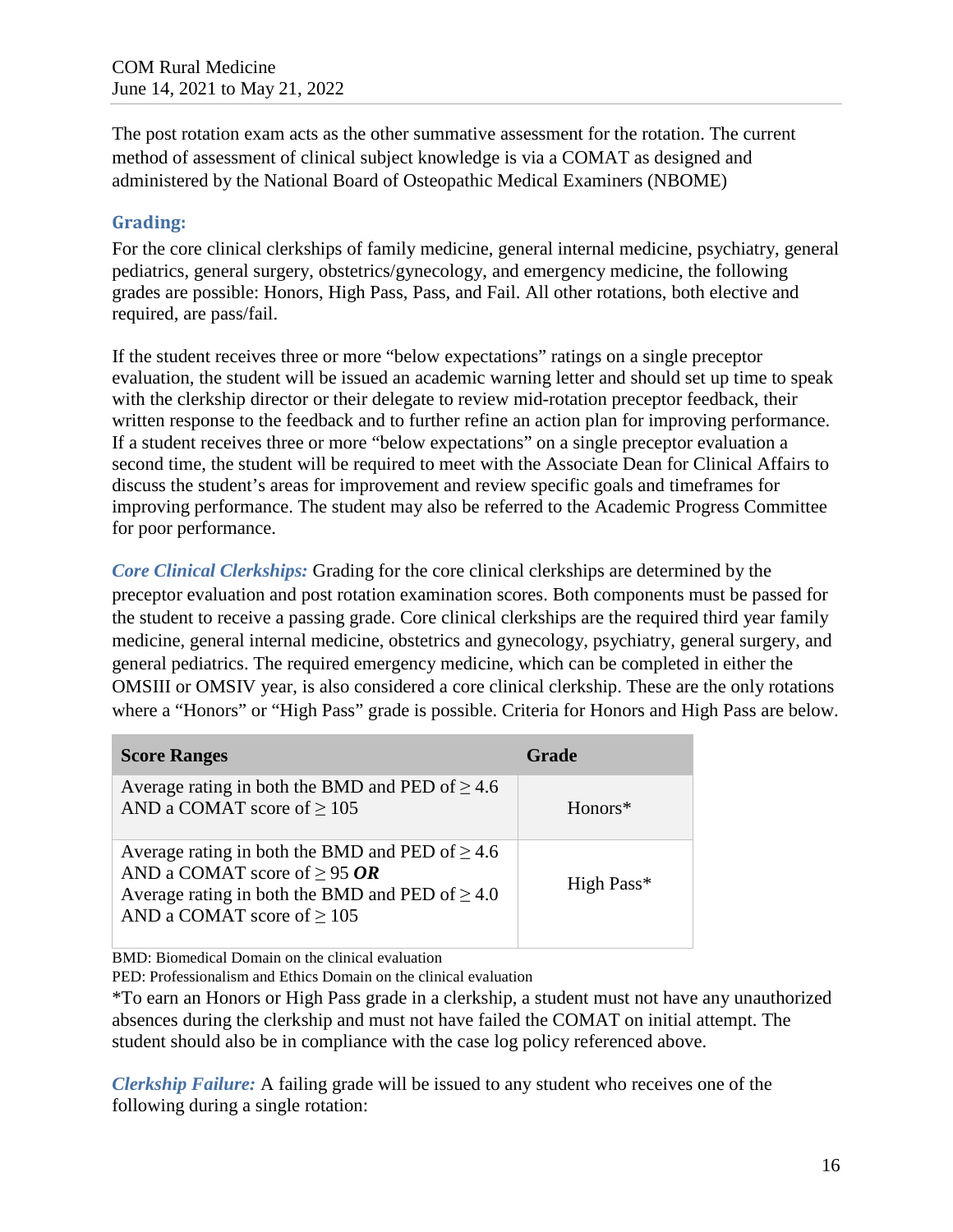- 1. Three confirmed unexcused rotation absences.
- 2. Failing score on the second attempt of the end of rotation exam.
- 3. One or more "unacceptable" ratings on any single preceptor evaluation form.
- 4. Four or more "below expectations" ratings on any single preceptor evaluation form AND a failure to document mid-rotation feedback and the plan to improve their performance an arrange for a meeting with the clerkship director regarding that plan.
- 5. Failure to complete required assignments by the deadline set by the Clerkship Director.
- 6. Failure to complete the student of site evaluation within 14 calendar days after the rotation ends.

*Post Rotation Exam Policy:* The following policy applies to all students on their third-year core required rotations which include: Family Medicine, General Internal Medicine, General Pediatrics, General Surgery, OB/GYN and Psychiatry. This policy also pertains to students on their 3rd or 4th year Emergency Medicine or OMM rotations.

- 1. All students are required to take a post rotation examination after each core rotation. The Family Medicine post rotation exam is to be taken after the  $1<sup>st</sup>$  four-week required Family Medicine rotation. The post rotation exam must be taken on the last Thursday or Friday of the clinical rotation.
	- Emergency Medicine, Family Medicine, General Surgery, Internal Medicine, OB/GYN, Pediatrics and Psychiatry examinations will be completed through the NBOME – COMAT website. The minimum passing score is 80.
	- OMM examinations will be completed through the learning management system. The minimum passing score is 70.
	- Any student on a clerkship with a required post rotation exam will receive an email from the department's academic assistant mid-way into the rotation to arrange the exam. If a student has not received information on the exam, the student is required to contact the appropriate academic assistant by Tuesday morning of the 3<sup>rd</sup> week of the rotation to ensure that all students are enrolled for the exam.
	- All exams must be monitored by a DMU-approved proctor.
	- No food, drinks, books, notes, PDAs, i-Touches, cell phones, or other electronic devices are allowed during the exam.
	- If students take an end-of-rotation exam on Thursday or Friday morning, they are expected to report to their clerkship following the exam.
	- Accommodations granted to students by DMU will be honored in the post rotation exam.
- 2. Extensions for completing these examinations may be authorized due to illness or emergencies. To be considered for an extension, the student must:
	- Contact the department academic assistant via phone or email as soon as the student realizes that an extension is required.
	- Explain the circumstances regarding the situation, and why it will not be possible to complete the examination within the specified period of time.
	- Granting of extensions will be approved on a case-by-case basis. The clerkship director will make the final decision as to whether or not an extension is granted.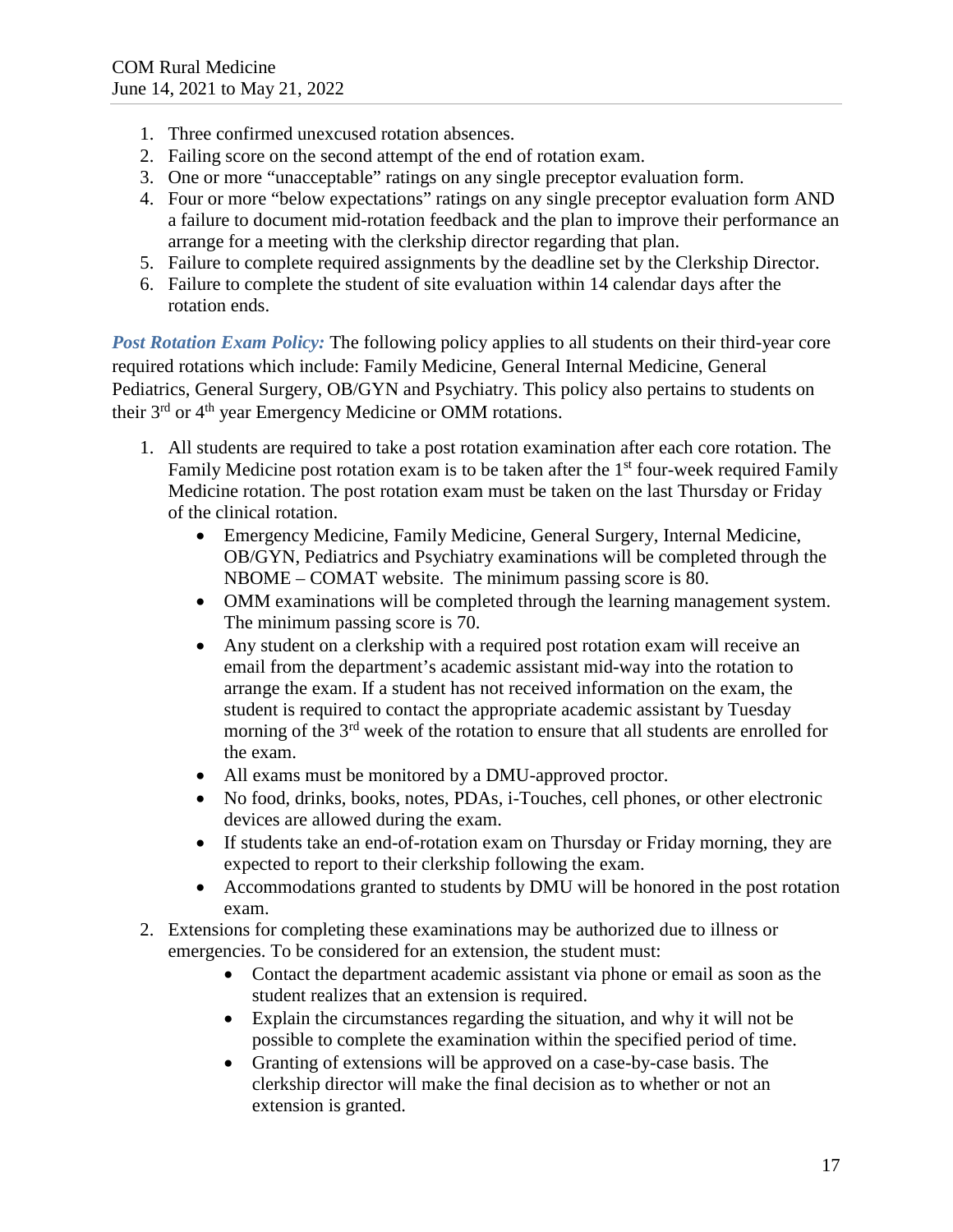- If granted an extension, students are expected to take the end of rotation exam by the deadline set by the Clerkship Director or the exam attempt will be recorded as score of 0.
- 3. Post Rotation Exam Failure:
	- Students who fail their post rotation exam will not be eligible for Honors or High Pass for that rotation.
	- Students must contact the department's academic assistant within 48 hours of being notified of an examination failure to arrange a retake of the examination.
		- o The post rotation examination must be retaken within 14 calendar days of the notification of the initial exam failure. If a student does not retake the post rotation exam within 14 calendar days of the notification of initial exam failure, the posted score for the second attempt will be recorded as a 0 and the student fails the clerkship.
		- o If the student achieves a score of 80 or higher on the retake, the minimum passing score of 80 will be reported to Clinical Affairs.
	- Students who fail the post-rotation retake will fail the clerkship. The Academic Progress Committee will be notified and a plan for remediation MAY be developed, in consultation with COM administration

*Withdrawal:* If a student withdraws from a clerkship prior to the mid-way point, a "W" will appear on the transcript. If a student withdraws from a clerkship after the midpoint of the rotation and is failing will earn a "WF" and if passing the clerkship, will earn a "WP".

*Incomplete:* A student whose preceptor who has not returned their preceptor of student evaluation will be assigned an Incomplete.

*Remediation:* Clerkship failures require remediation as determined by the appropriate college's Academic Progress Committee (APC).

If a student is required to repeat a clerkship that requires passage of a post rotation exam, the student will be required to retake the post rotation exam after the clerkship is repeated, regardless of previous score. Students are not eligible to earn an Honors or High Pass grade on a clerkship that is being repeated due to clerkship failure.

## **STUDENT WELLNESS**

Student wellness is important to Des Moines University College of Osteopathic Medicine. Students in need of assistance may reach out to their clerkship coordinator, the Director of Graduation and Undergraduate Development, Associate Dean for Clinical Affairs, or the Student Counseling Center at [counseling@dmu.edu](mailto:counseling@dmu.edu) or 515-271-1392. In addition, students may contact the 24-hour Aetna Student Assistance Program at 877-351-7889, the 24-hour Broadlawns Medical Center Crisis Team at 515-282-5752, or the 24-hour National Suicide Prevention Hotline at 800-273-8255.